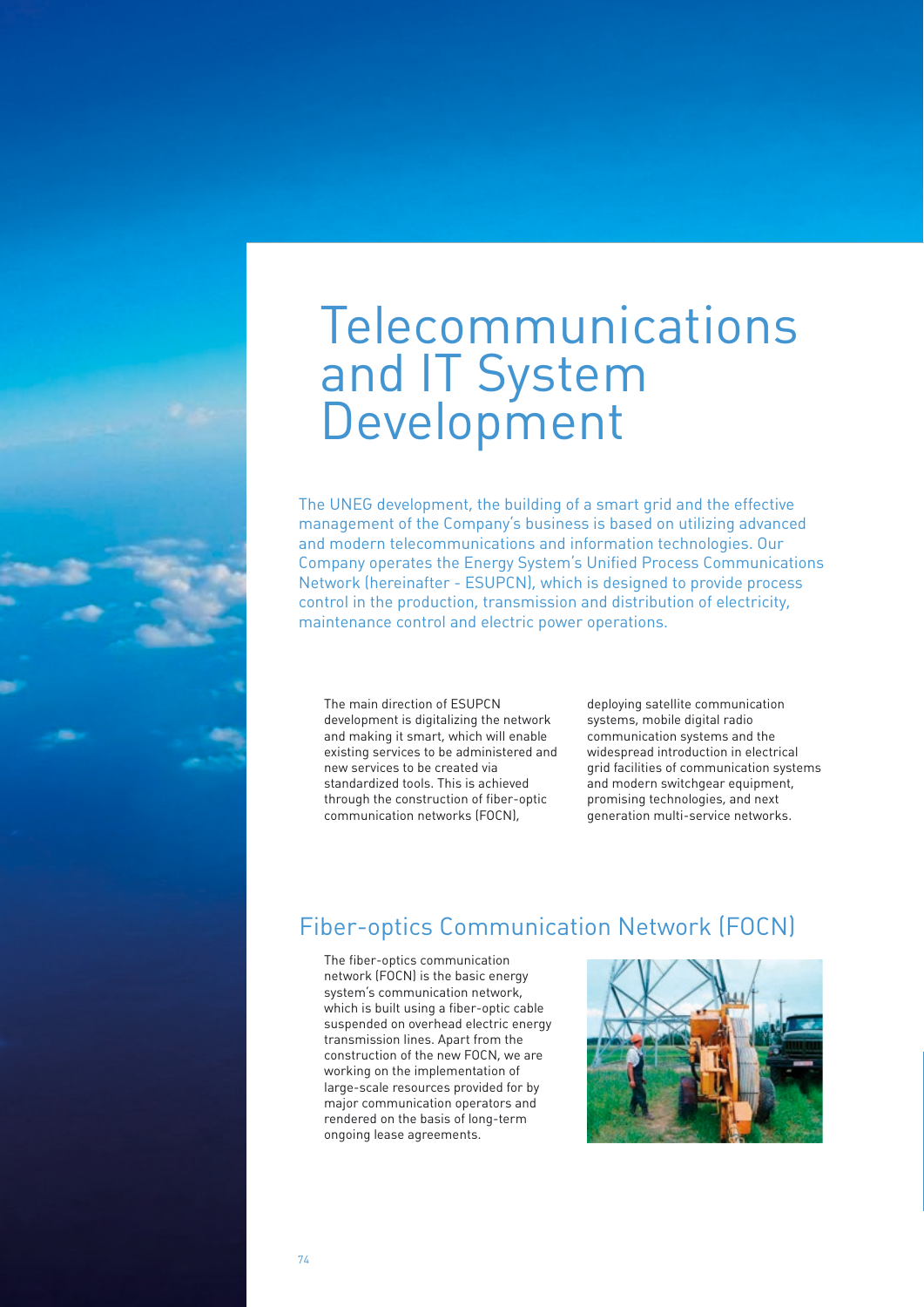

### Completion and projected volume of FOSN construction, km



In 2012, we completed construction of the FOCN in the following areas of electric energy transmission:

- The Pyatigorsk Mineralnye Body Nalchik – Vladikavkaz (670 km);
- The Lipetsk Voronezh Belgorod (750 km);
- The Krasnoyarsk Khabarovsk in the territory in which the MES East operates (750 km).

# 29.06.2012

Our Company completed construction of the fiber-optic telecommunications line the Lipetsk-Voronezh-Belgorod with a 750 km length. The new line will allow for the more efficient management of electric grid facilities, and increased reliability of electric energy supply in this region.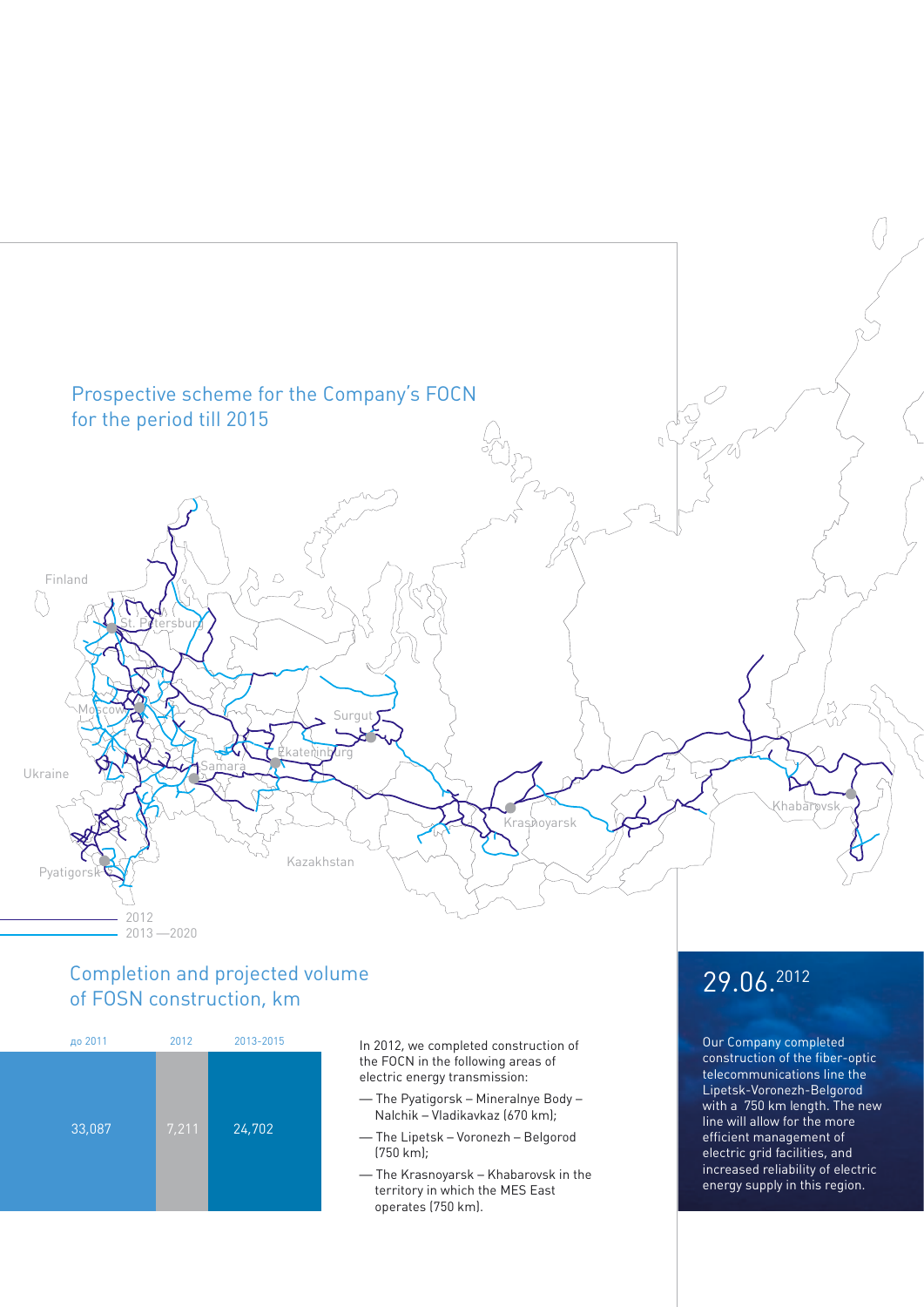

### Satellite Communications Network

To upgrade the reliability and visibility of electric grid facilities, the Company is building a satellite communications network based on VSAT-technology.

In 2013, the Company plans to complete equipping substations with satellite

communication installations. While the FOCN-based communication network is formed, the satellite communications network will be used as a backup network. The switch-over of satellite channels to the mode of operating availability will significantly reduce communication costs.

# High Frequency Communication Lines

High frequency communication lines are the electric system's technological communication network that transmits through its channels voice, tele-mechanics data, and the Automated System for Commercial Metering of Electric Energy, as well as relay protection and emergency control commands needed for process control in the power industry (under both normal and emergency conditions). It is a

specific type of wire channel, where phase wires and cables of overhead transmission lines are used as a signal-carrying medium. In 2012, as part of the new construction and re-construction of electrical grid facilities, the Company upgraded high frequency communication systems and put obsolete equipment out of service due to commissioning the FOCNs.

# The Telephone Communications Network

Built on the hub network basis, the power industry's telephone communications network provides for interactions with the process network of the System Operator and other

electricity market participants. The development strategy of the telephone network provides for VoIP technology, along with traditional services.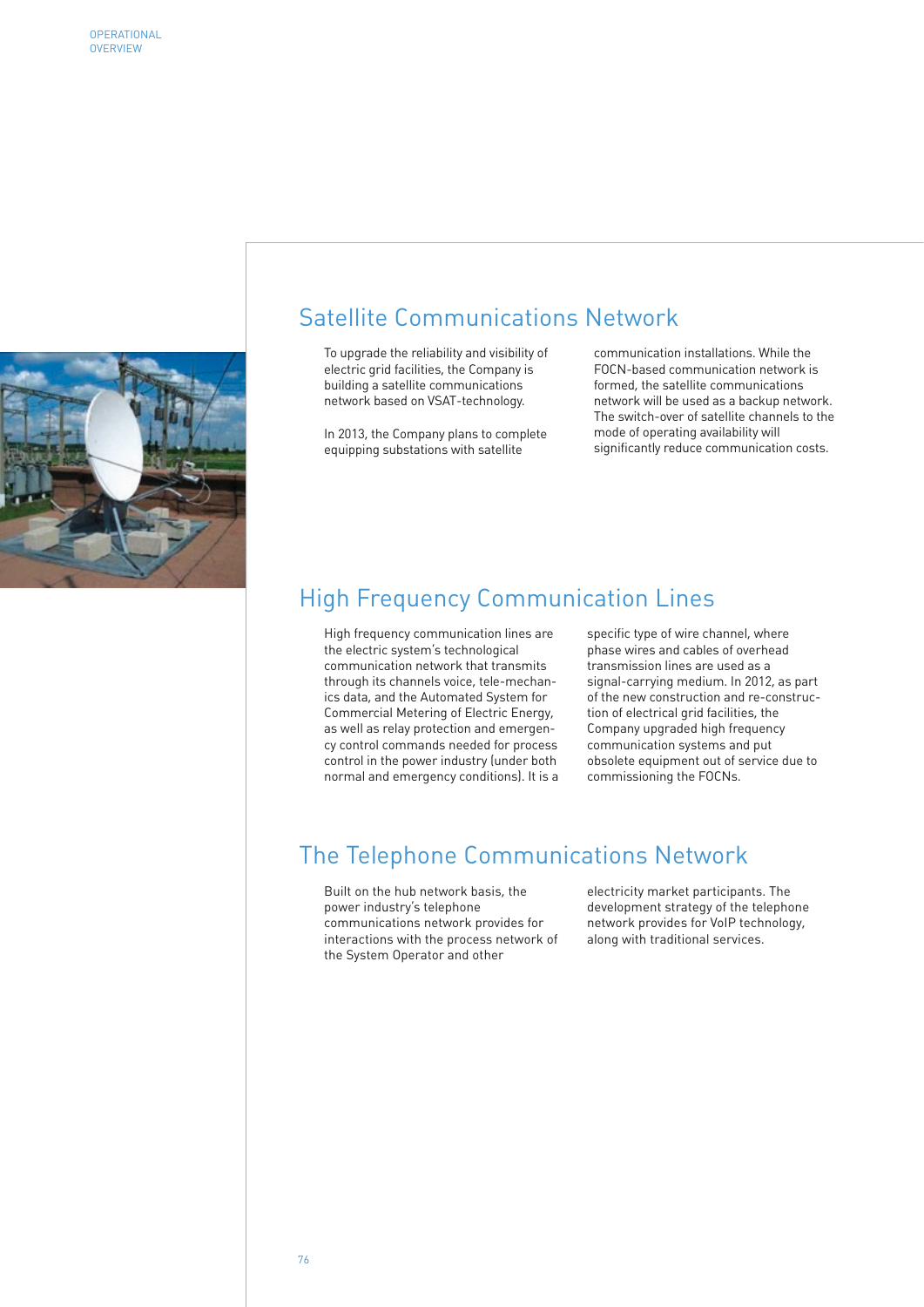# Equipping UNEG substations with digital switching equipment for telephone communication systems



# Systems Based on the Global Navigation Satellite System (GLONASS) Technology

Used in corporate branches, the transportation monitoring system based on GLONASS/GPS technology is intended to obtain real time information on the location of transportation vehicles to control the fulfillment of assignments, as well as to monitor mileage and fuel consumption. The implemented transportation monitoring systems are integrated with geographic information

systems and an automated transportation operation accounting system. The number of corporate transportation vehicles equipped with GLONASS is growing. During the reporting year, 724 vehicles were equipped with this system, and in 2013, we plan to increase the number of transportation vehicles equipped with GLONASS equipment by more than 100%.

### The Company plans to increase the number of transportation vehicles equipped with GLONASS

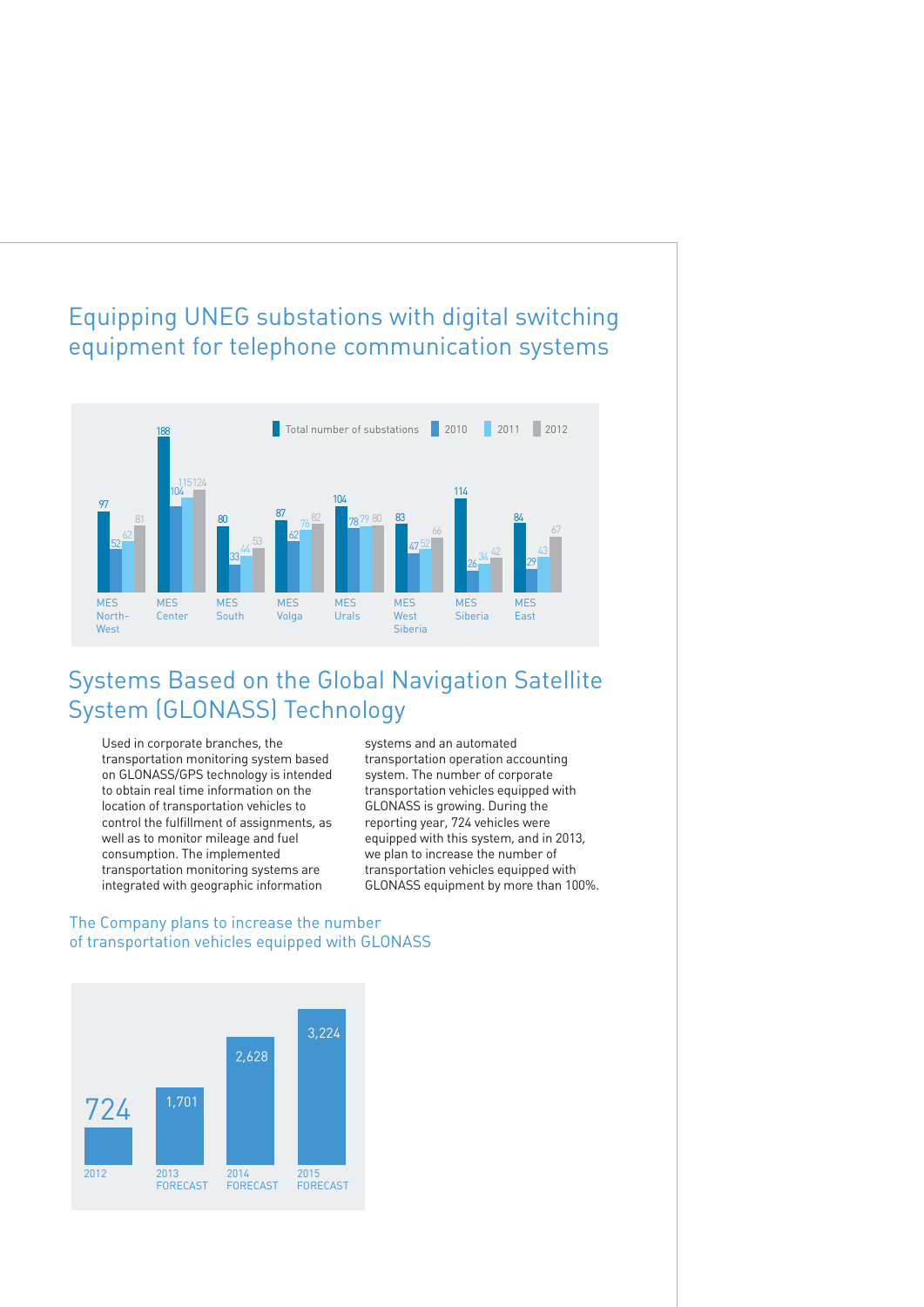

# 14.03.2012

Federal Grid Company completed installation of the Automated Information and Measurement System for the Commercial Metering of Electrical Energy (AIMS CMEE) at the 110 KV Vremennaya substation in the Sochi Region. It will be the main source of power supply for the Media Center of the 2014 Winter Olympics (Sochi). Implementation of the AIMS CMEE will enable the Company to receive full operational parameter data for the substation network and transmit it in real time via the satellite channel to the data acquisition and processing center of the MES South and to Federal Grid Company's Executive Office.

# Automated Process Control System

The Automated Process Control System (APCS) is a unified distributed hierarchical system which allows both operational and non-operational functions to be performed by Electric Grid Control Centers, improves UEG mode control efficiency due to the high level of visibility, prevents outages and reduces the time for decision-making and the probability of erroneous actions by operational staff in emergency conditions.

As the UNEG functional control system, the APCS integrates means and sub-systems of existing independently developing automatic and automated control systems (the Automated System of Technological Process Management, the Data Acquisition and Transmission System, the Automated System for Dispatch and Engineering Control, the Relay Protection and Automatics, the Automated Information and Measurement System for Commercial

Metering of Electrical Energy), providing a sufficient interface for control systems of the System Operator, the Distribution Electric Grid Companies.

As the UNEG operational and development control system, the APCS integrates automation equipment and systems for dispatch & processing and production & technical activities of Federal Grid Company and the MES and PMES services.

#### As part of the Sozdanie APCS project, the Company is working on implementing:

— The Automated Dispatch and Engineering Control System of Electric Grid Control Centers for (ADECS EGCC) PMES and MES. Within this framework, during the reporting year, we put into operation the Software and Hardware Complex of the Automated Dispatch and Engineering Control System of Grid Control Centers for the Primorsky PMES to provide uninterrupted power supply to the APEC Summit;

#### **The Automated Process Control**

**System (APCS)** is a hardware and software system intended to collect, analyze, visualize, store and transfer process information and to automatically control the operation of substation equipment.

— Programs to improve the reliability and visibility of the UNEG (at the facility level). In 2012, Company specialists implemented measures to upgrade the visibility of UNEG facilities at 41 substations.

Currently, the Company is actively implementing the APCS systems based on the MEK 61859 protocol. Innovative projects involving the establishment of digital substations are under way. The system is equipped with an interface allowing personnel to control SS process operations implemented in line with interactions with the hardware and software complex.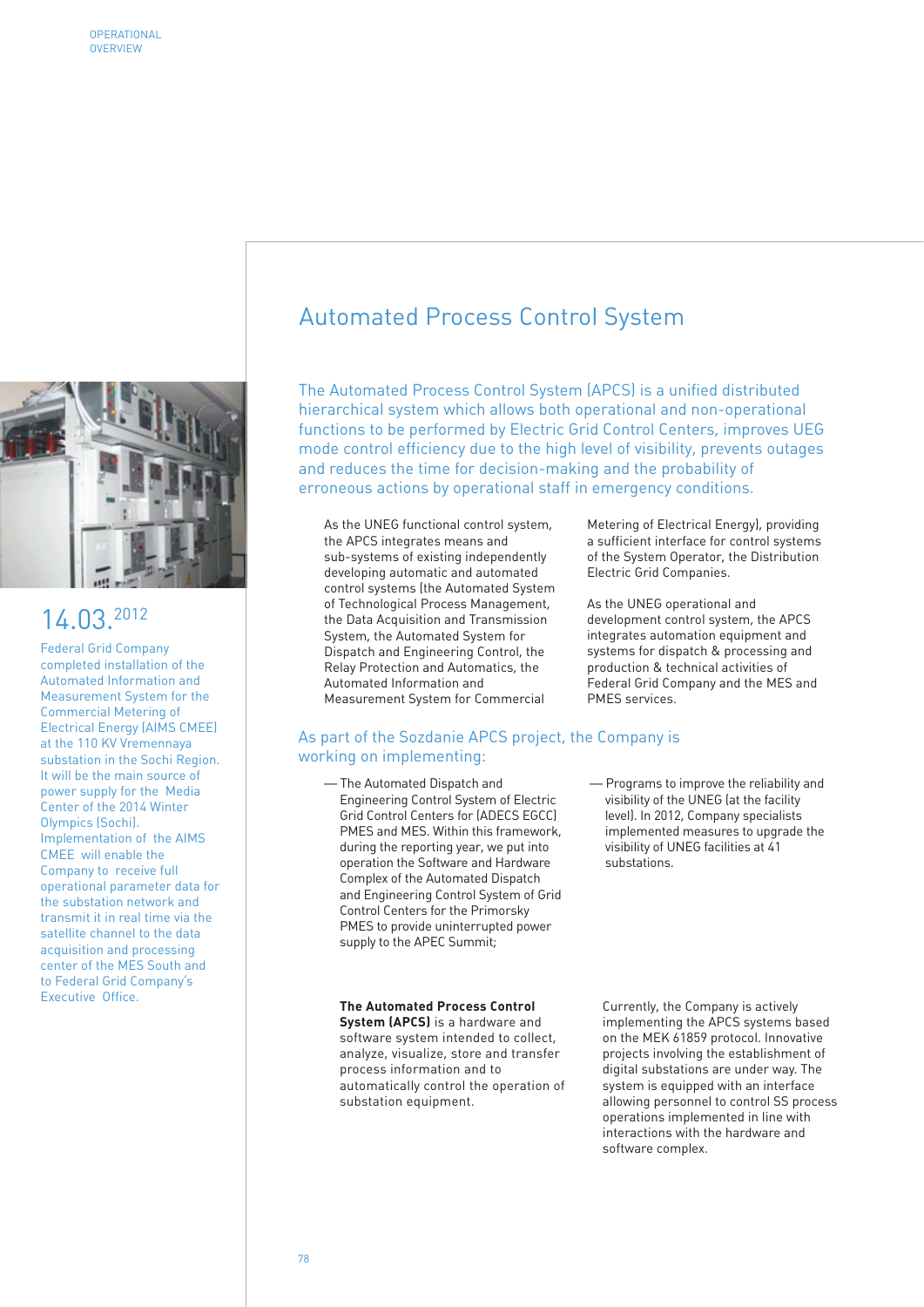

# Commissioning data acquisition and transmission systems at the UNEG substations

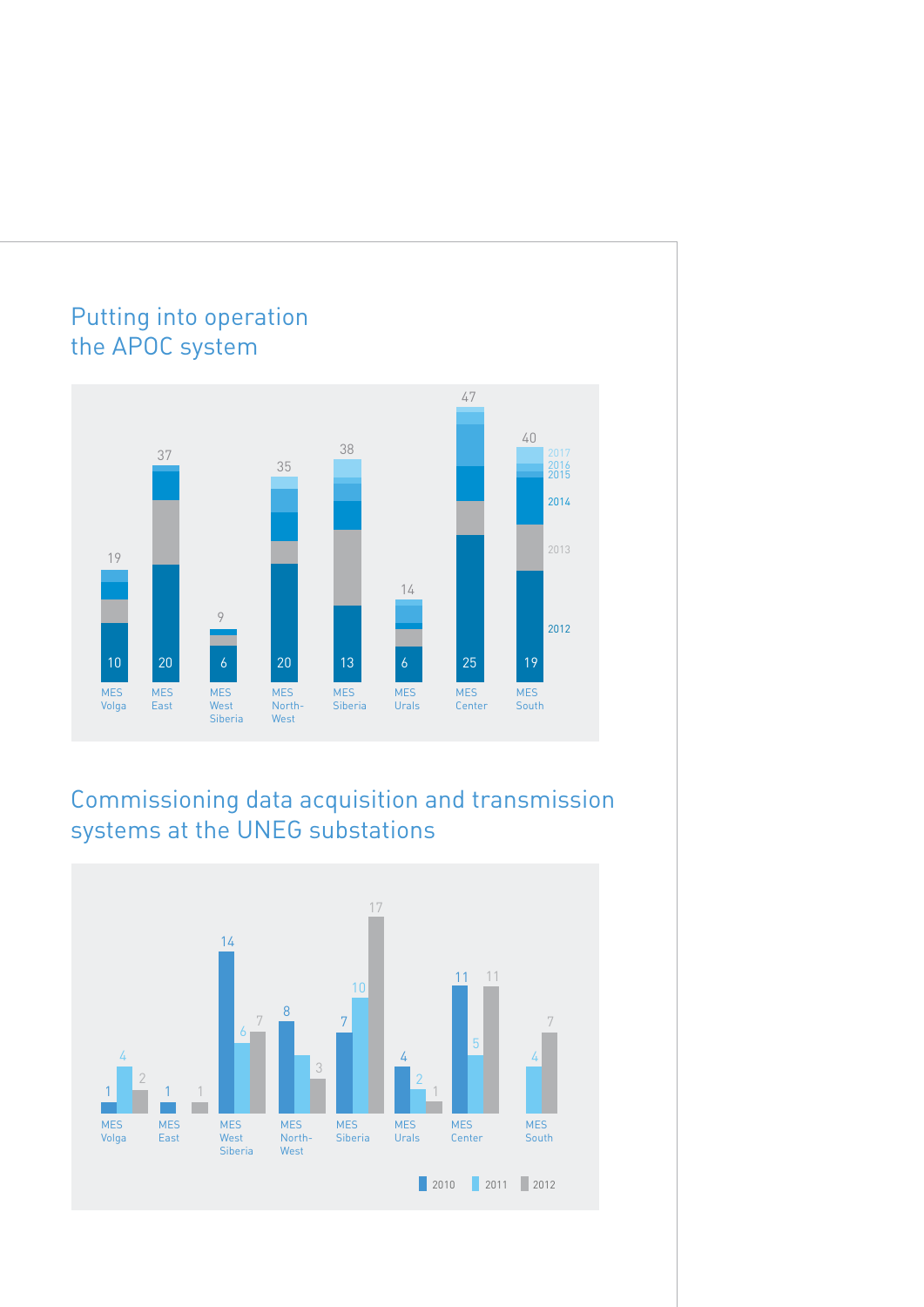